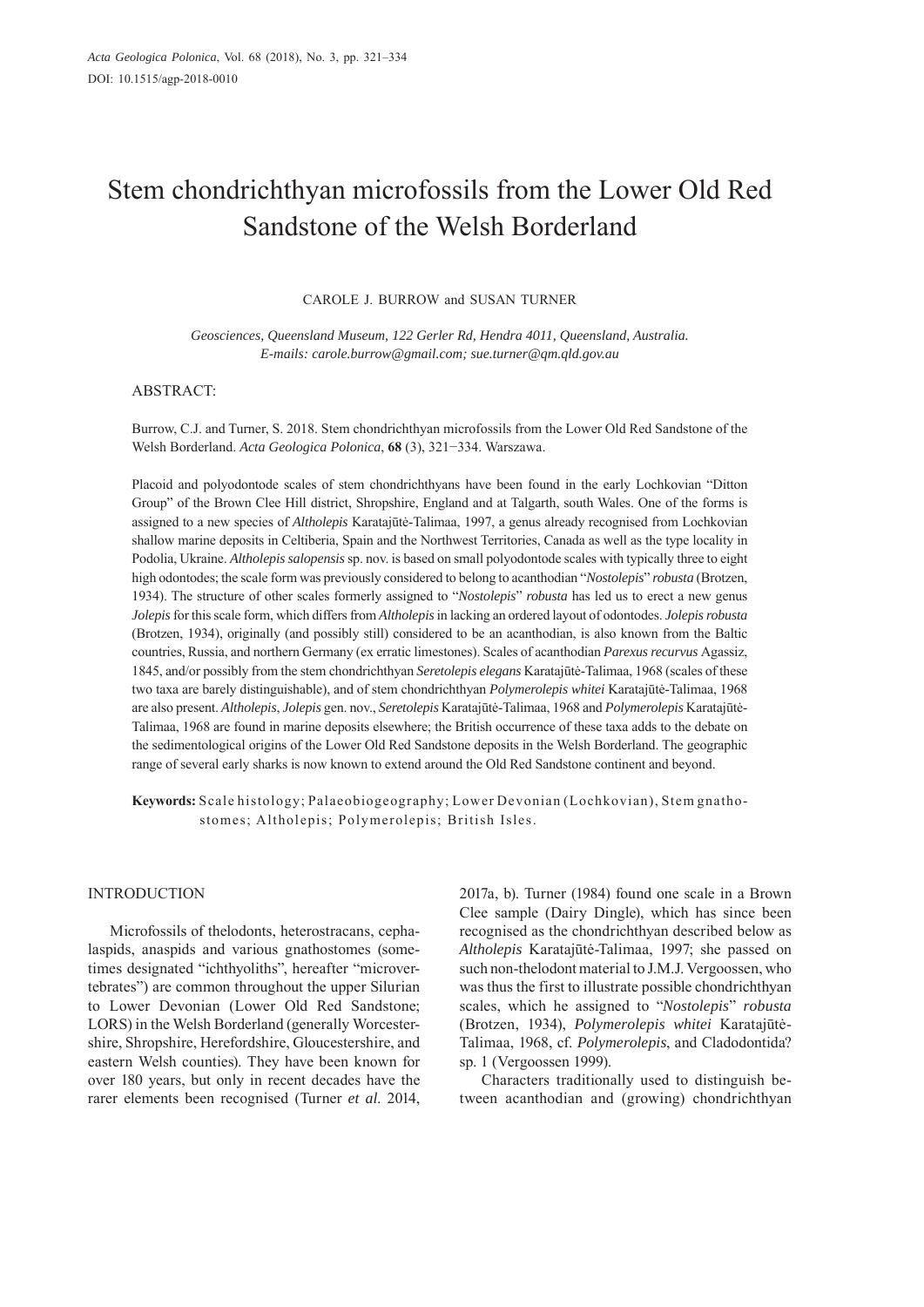scales include the type of growth of the crown, with the former showing periodic addition of concentric growth zones (Denison 1979); some chondrichthyan scales show concentric addition of base bone lamellae, with or without cell lacunae (e.g., *Cladodus gunnelli* Wells, 1944; *Protacrodus wellsi* Gross, 1973), but not of crown growth zones (Karatajūtė-Talimaa 1998). However, identification of isolated scales as either chondrichthyan or acanthodian has been blurred in recent years, with the recognition of acanthodians as stem chondrichthyans (e.g., Zhu *et al*. 2013; Burrow *et al*. 2016), and the description of chondrichthyan-type areal and apposed growth scales in climatiid acanthodians (Burrow *et al*. 2013, 2015).

Here we describe newly recognised Lochkovian chondrichthyan scales collected in recent years from several localities within the classic Brown Clee Hill outcrop and southern Wales (e.g., Ball and Dineley 1961; Turner 1973a, b; Turner *et al*. 2017a).

## MATERIAL AND METHODS

Standard acid digestion methods, using acetic acid, were employed to breakdown calcareous rocks, with "Kilrock" or microwave oven employed for more quartzitic samples. Scales were imaged uncoated, using an Hitachi Tabletop TM-1000 environmental scanning electron microscope (ESEM) at the Queensland Museum, Brisbane, Australia; a few scales were photographed using a light microscope and camera. Scale sections were ground manually using 1200- and 2000 grit wet and dry sandpaper, fixed to glass slides with Crystalbond-30, covered with Eukitt mounting medium and a coverslip, and imaged using an Olympus BX-50 microscope and DP-12 imaging system. Drawings were done manually by CJB and figures compiled using Photoshop CS4 by CJB.

**Institutional abbreviations:** BGS MPK, British Geological Survey; NHMUK PV P, Natural History Museum (London) vertebrate palaeontology; NMW, National Museum of Wales; SHRMS, Shropshire Museums (Ludlow).

#### SYSTEMATIC PALAEONTOLOGY

Chondrichthyes Huxley, 1880 Order Altholepidiformes Andreev, Coates, Shelton, Cooper, Smith and Sansom, 2015

REVISED DIAGNOSIS: Fish with growing polyodon-

tocomplex scale crowns developed through sequential addition of component odontodes in posterior and lateral directions. Primordial scale odontode the largest. Odontode length varies within odontocomplexes.

REMARKS. Andreev *et al*. (2015) identified the primordial odontode as the most anterior; however, this is not the case in *Altholepis salopensis* sp. nov., and therefore we have omitted this character in revising their diagnosis.

Family Altholepididae Andreev, Coates, Shelton, Cooper, Smith and Sansom, 2015 Genus *Altholepis* Karatajūtė-Talimaa, 1997

TYPE SPECIES: *Altholepis composita* Karatajūtė-Talimaa, 1997.

REVISED DIAGNOSIS (after Karatajūtė-Talimaa 1997 and Martínez-Pérez *et al.* 2010): Small subrhombic to oval scales up to 1.5 mm wide and 1.0 mm long; crown formed of multiple wedge-shaped odontodes, with primordial odontode surrounded by one or more odontodes on each side and posteriorly; all odontodes subparallel and oriented anteroposteriorly; odontodes with transversely concave upper surface and pointed posterior end; basal surface of scale flat or slightly concave, and pierced by numerous canal openings, with sharp rim between basal surface and sloping neck; pulp canals run longitudinally through each odontode; outer layer of odontode filled with fine branching dentine tubules running into thick dentine network surrounding pulp canals.

REMARKS: Based on partial articulated specimens of *Altholepis* spp. from the Lochkovian Man on the Hill (MOTH) locality in the Northwest Territories, Canada, Hanke (2001) considered that only the holotype and one other scale figured by Karatajūtė-Talimaa (1997, pl. 1P, T) are from *A. composita*, whereas the other scales might be assignable to a different species; one of those scales (Karatajūtė-Talimaa 1997, pl. 1U) is most like the scales that Martínez-Pérez *et al*. (2010) assigned to *A. composita* and which too might belong to another species. Hanke (2001) also thought that the three (as yet unpublished) *Altholepis* spp. that he recognised from the MOTH locality differ from each other in fin spine, as well as scale, morphology. He also noted that, contra the original description of *A. composita* by Karatajūtė-Talimaa (1997, fig. 4A), scales of all three putative species (including *A. composita*) found at MOTH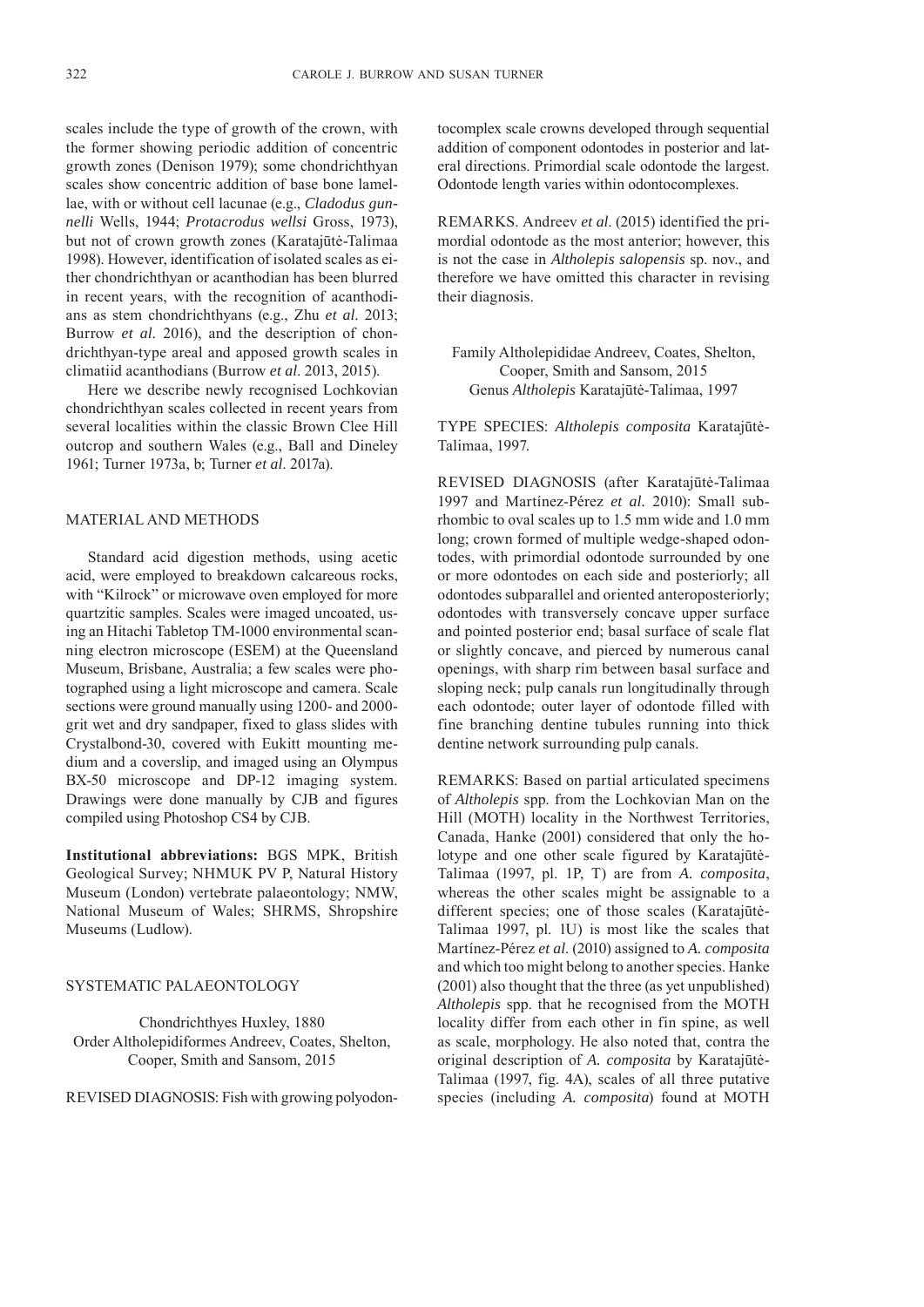likely had bone cell lacunae in the base. Furthermore, Hanke (2001) described all his three MOTH species as having oriented mesodentine (= Stranggewebe *sensu* Gross 1971) in the crown odontodes (Hanke 2001, figs 36.1–4, 38, 42.2).

## *Altholepis salopensis* sp. nov. (Text-figs 1A–O, 2A, B)

- part 1995. "*Nostolepis*" *robusta*; S. Turner, J. Vergoossen and R. Williams, pp. 377, 379.
- part 1999. "*Nostolepis*" *robusta*; J. Vergoossen, pp. 41, 60, tables 1, 2, figs 21–23 [non fig. 19 = *Jolepis robusta* (Brotzen, 1934)].
- part 2000. "*Nostolepis*" *robusta*; J. Vergoossen, p. 188, table 1.
- part 2017a. *Altholepis* sp.; S. Turner, C. Burrow, P. Tarrant and R. Williams, pp. 460, 475, tables 2, 3.
	- 2017a. *Altholepis* sp.; S. Turner, C. Burrow, P. Tarrant and R. Williams, figs 8O, P.

ETYMOLOGY: Latin, from Shropshire in the Welsh Borderland, for the origin of the type and most of the material described here.

HOLOTYPE: NHMUK PV P.67625 from Hudwick Dingle 4, Brown Clee, Shropshire (SO 6329.9224). Zoobank ID: urn:lsid:zoobank.org:pub:5539019A-AD9A-4602-AAAD-92F5E14AC589.

OTHER MATERIAL EXAMINED: Paratypes: eleven scales including NHMUK PV P.67622–4, 67626–8 (another scale NHMUK PV P.67621 was lost in transit: this scale was incorrectly captioned in Turner *et al*. (2017a, fig. 8P) as BGS MPK 14592, which is the scale in their figure 8O that is captioned as NHMUK PV P.67621(2)), and scale thin sections NHMUK PV P.67633, 67634 from Hudwick Dingle 4. Also four scales including NHMUK PV P.67630 and one scale thin section NHMUK PV P.67632 from Bouldon Ford (SO 5496.8499), two scales BGS MPK 14592 and BGS MPK 14643 from Lower Hayton (SO 5056.8098), scales including NHMUK PV P.67631 from Besom Farm (SO 6076.8094), two scales (Vergoossen 1999, fig. 23) from Dairy Dingle 2, one scale SHRMS: 2017.00039 from Dog Ditch Dingle (SO 5470.8059), all Shropshire; at least 12 scales from Cwm Trappy (SN 6501.2105), one scale from Talgarth site 4 (SO 1695.3258), Pwll-Y-Wrach section, Powys, south Wales (All Welsh scales are NMW).

DIAGNOSIS: Small scales less than 1.5 mm long, wide and high, with as few as three and up to eight high ridged odontodes generally angled to the posterior point and having new odontodes added anteriorly as well as posteriorly and laterally; weak or no side ridges on odontodes, which are separated from odontodes beside them by a space as wide or wider than the width of the odontodes; base larger than crown with diamond or subrhombic base outline; rare canal openings low on neck; wide pulp canal running longitudinally through base of each odontode; syncitial mesodentine in outer region of odontodes, odontocytic mesodentine and cell lacunae in base of odontodes; possible cell lacunae in lamellar bone base.

DESCRIPTION: Scales are up to 1.0 mm long, 1.3 mm wide and less than 1.0 mm high with a diamond or subrhombic shape in dorsal/ventral view (Text-figs 1A–M, 2A, B). The crown comprises three (e.g., Text-fig. 1E) or more (up to eight in some, e.g., Text-fig. 1L, M) anteroposteriorly subparallel elongate odontodes, quite widely separated laterally from each other; width of grooves is equal to or wider than the ridges.

Based on the range of scales observed, the general pattern of growth is regulated, with the central odontode formed first, followed by an anterior odontode that overlaps the primary one, and two odontodes laterally (Text-fig. 1E, K). Another odontode was then added to each side, with more odontodes added anterior and posterior to the existing odontodes as well as laterally (Text-fig. 1M). Short odontodes on the posterior corner of the scale form a separate crown area (Text-fig. 1G, J, K, M). On most scales, the central odontode is the longest, but on rare scales the central odontode is short (Text-fig. 1I). The odontode upper surfaces are mostly transversely concave, and they terminate posteriorly at a sharp point. Ridges are ornamented in some scales laterally by faint angled grooves, which may have been obscured by wear to the scales. In most *A. salopensis* sp. nov. scales the odontodes rise up towards the posterior so that the scale increases in height posteriad (Text-fig. 1B, F).

The scale base is flat or slightly concave, and multiple canal openings, c. 0.02 mm diameter, are visible on the basal surface which is rough, with a fine scalloped or reticulated patterning (Text-fig. 2B). Some canals open out low on the neck (Text-fig. 1B, C, D, E).

Histological section transversely across a scale (Text-fig. 1N) shows a wide pulp canal running longitudinally at the base of each odontode, with fine syncitial mesodentine (*sensu* Valiukevičius and Burrow 2005, mesodentine lacking lacunal widenings) in the upper area of the odontodes transitioning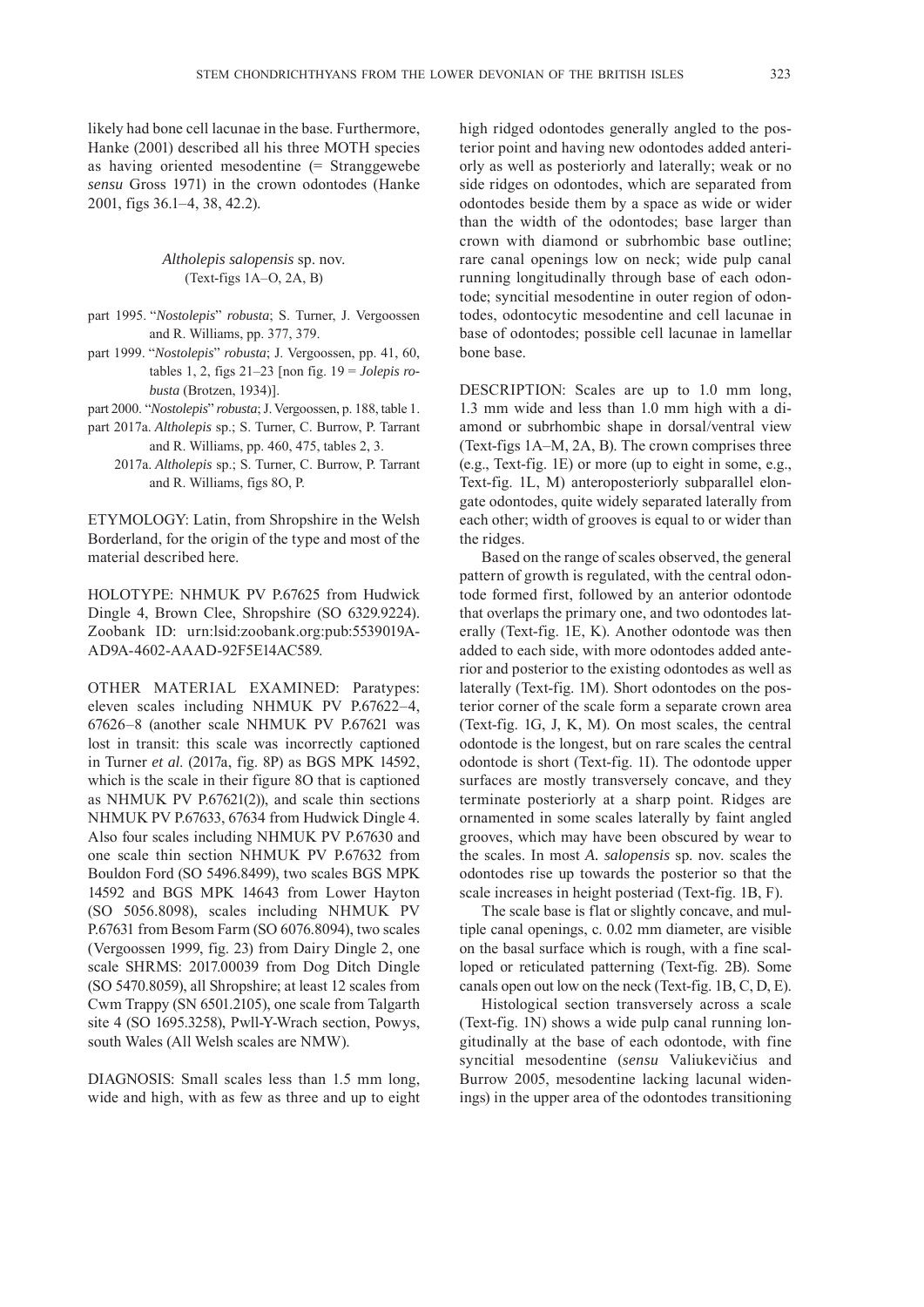

Text-fig. 1. Scales of *Altholepis* spp. from the Welsh Borderland. **A**-**O** – *Altholepis salopensis* sp. nov. A-G, P-Q – specimens from Hudwick Dingle 4 [original sample NHMUK PV P.52611]: A, B – scale NHMUK PV P.67621 previously figured (Turner *et al*. 2017, fig. 8P), now lost, crown and laterocrown views; C, D – holotype NHMUK PV P.67625, anterior and oblique views; E – paratype NHMUK PV P.67626, crown view; F – paratype NHMUK PV P.67627, posterior view; G – paratype NHMUK PV.P.67628, crown view. H, I – BGS MPK 14592, anterodorsal and anterior views, and J – BGS MPK 14643, crown view, from Lower Hayton (sample JD841); K – SHRMS: 2017.00039 from Dog Ditch Dingle, crown view; L – NHMUK PV P.67630 from Bouldon Ford; M – NHMUK PV P.67631 from Besom Farm sample NHMUK PV P.52631, crown view; N, O – thin sections of scales: N – vertical transverse section NHMUK PV P.67632 from Bouldon Ford; O – horizontal →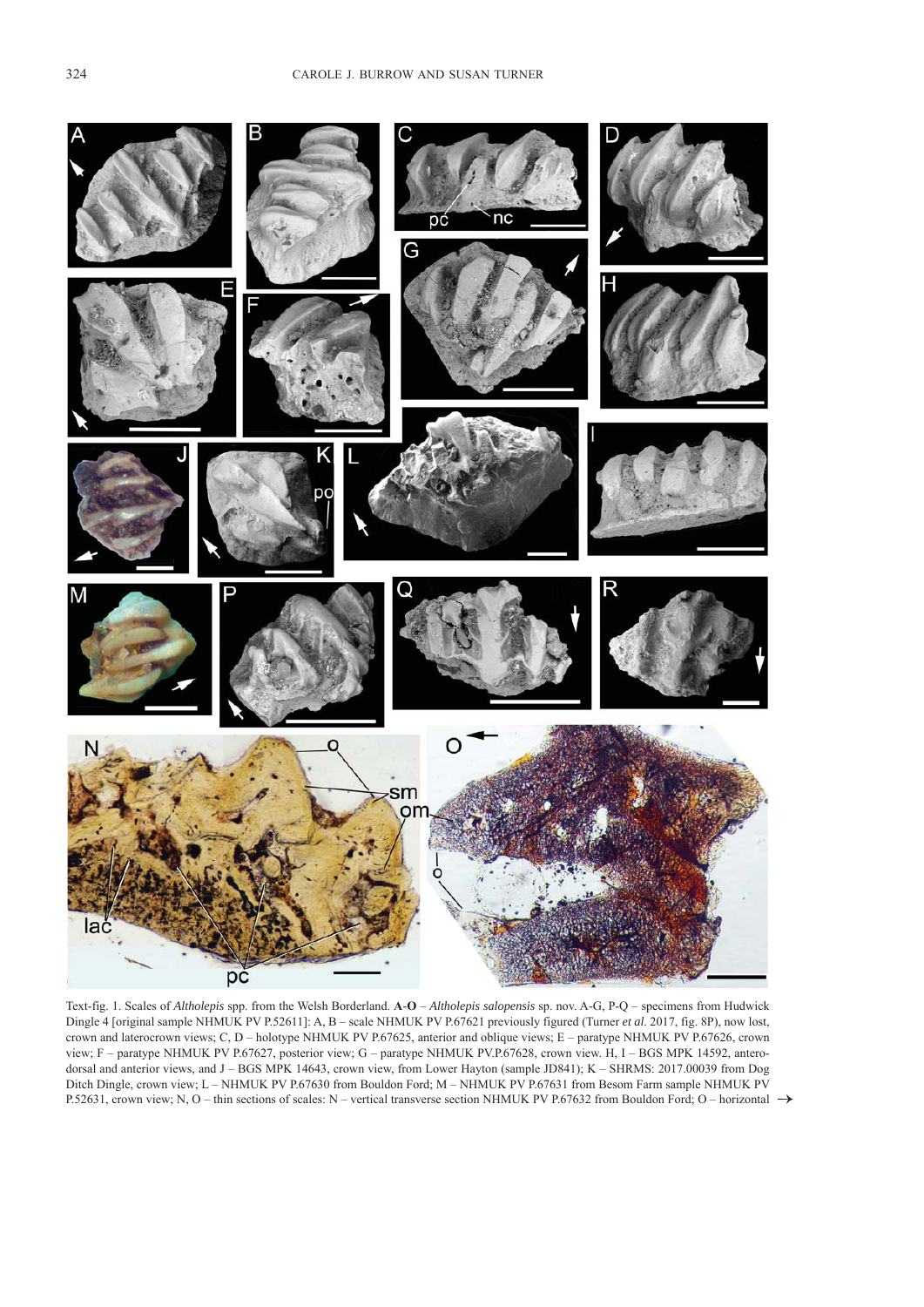

Text-fig. 2. *Altholepis* spp. scale comparative outline drawings. **A**, **B** – *A. salopensis* sp. nov. of Welsh Borderland: A – NHMUK PV P.67621, (lost) scale in Text-fig. 1A; B – SHRMS: 2017.00039, basal view. **C** – *A. composita* Karatajūtė-Talimaa, 1997 of Podolia; holotype (after Karatajūtė-Talimaa 1997, pl. 1P). **D** – *A. "composita"* Karatajūtė-Talimaa, 1997 of Spain (after Martínez-Pérez *et al*. 2010, fig. 3A). **E** – *A. composita* Karatajūtė-Talimaa, 1997 of Northwest Territories, Canada (Hanke 2001, fig. 35.5). **F** – *A.* sp. 1 of Northwest Territories, Canada (after Hanke 2001, fig. 37.11). **G** – *A*. sp. 2 of Northwest Territories, Canada (Hanke 2001, fig. 41.8) (Drawings by CB). Scale bar = 0.3 mm

to a network of thick odontocytic mesodentine (*sensu* Valiukevičius and Burrow 2005, mesodentine with lacunal widenings) through the rest of the crown; the latter is best seen in the horizontal section through the lower crown (Text-fig. 1O). Dentinous odontodes formed on top of the lamellar bone base. The base appears to be filled with large stellate lacunae, but regulated position of these structures at the junction of basal bone lamellae parallel to the base and Sharpey's fibres radiating through the base could indicate that these structures are taphonomic artefacts; however, there does appear to be a transition from these to proper mesodentine in the base of the crown indicating that at least some of them are bone cell lacunae (Text-fig. 1N, lac).

COMPARISON: In general *A. salopensis* sp. nov. scales have fewer and wider separated odontodes and a comparatively larger base than *A. composita* from the Chortkov Regional Stage (Lochkovian) Podolia (Text-fig. 2C). The original description by Karatajūtė-Talimaa (1997) of scales of the type species *A. composita* also gave no mention of new odontodes added anteriorly, unlike the scales of *A. salopensis* sp. nov. *Altholepis composita* was also described as having well-developed side ridges branching off the odon-

section through crown NHMUK PV P.67626 from Hudwick Dingle 4; **P**-**R** – *Altholepis* sp. aff. *A. composita* Karatajūtė-Talimaa, 1997. P, Q – scale NHMUK PV P.67629 from Hudwick Dingle 4, laterocrown and crown views; R – scale NMW.2017.13G.11 from Cwm Trappy, crown view. A-I, K-M, P-R – ESEM images; J, M – light microscope images. lac, lacunae; o, odontodes; om, odontocytic mesodentine; pc, pulp canal; po, posterior crown odontodes; sm, syncitial mesodentine. Arrows indicate anterior direction. Scale bar = 0.3 mm in A-M, P-R, 0.1 mm in N, O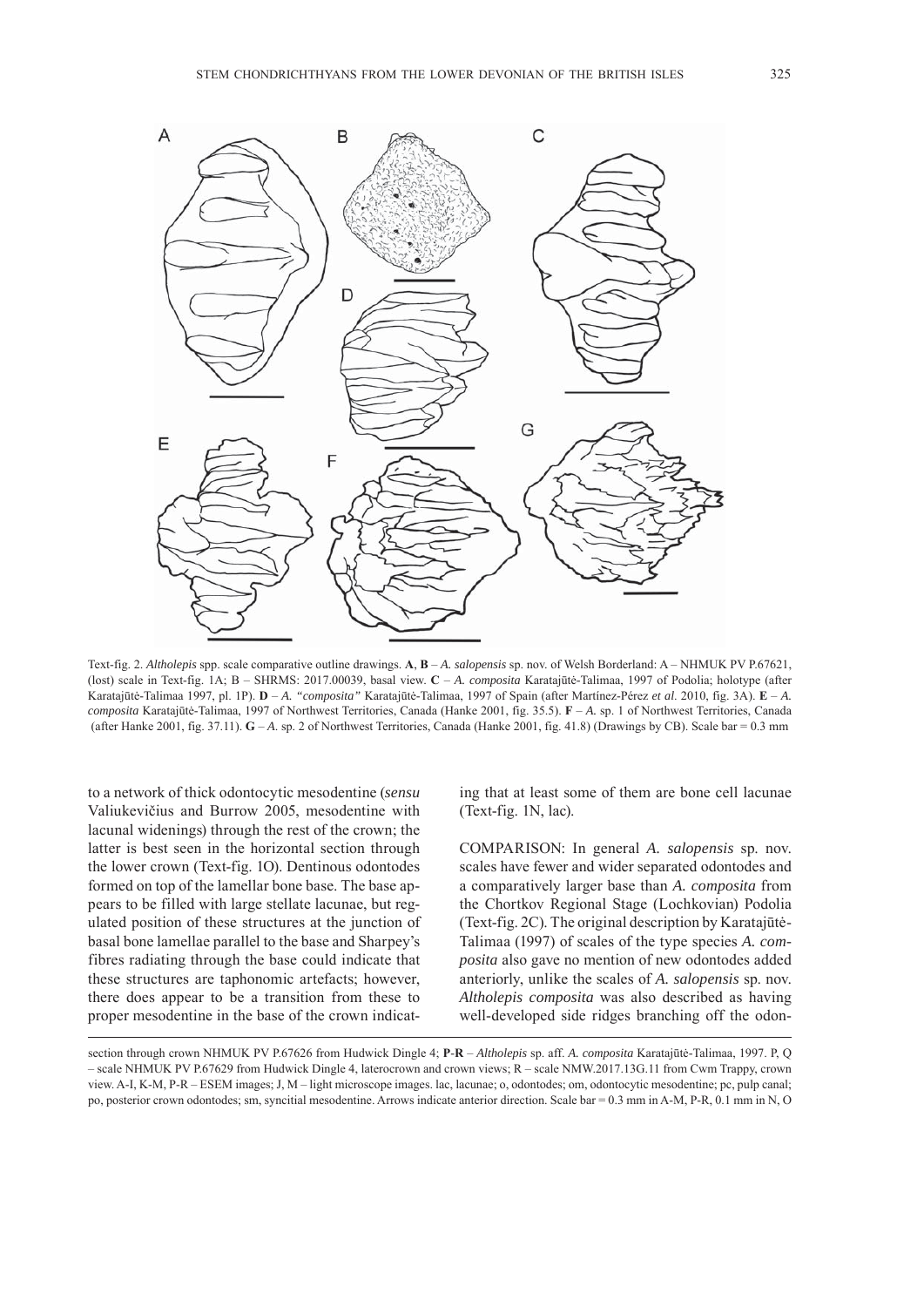todes, orthodentine forming the odontodes, and an acellular bone base. The type *A. composita* scales have crowns that obscure the base, whereas the basal rim always extends beyond the crowns in *A. salopensis* sp. nov. The only scales in the British material similar to the types of *A. composita* are the three scales that we assign to *A.* sp. aff. *composita*, below.

Based on comparison with the squamation on articulated MOTH *Altholepis* specimens, Hanke (2001) observed that only the holotype and one other type scale of *A. composita* figured by Karatajūtė-Talimaa (1997, pl. 1P, T) conformed to the scale forms seen on the articulated MOTH fish that he assigned to *A. composita* (Text-fig. 2E), with the other scales corresponding to forms on one of his other two purported species (*A.* nov. sp. 1, 2; Text-fig. 2F, G). Scales of the slightly older *A. salopensis* sp. nov. closely resemble those of *A. composita*, differing in having few or no side ridges on the odontodes, wide grooves between the odontodes and possibly lateral fine grooves on the odontodes, and in the histological structure. Scales from the Lower Devonian (Lochkovian) of Spain which Martínez-Pérez *et al*. (2010) referred to *A. composita* (Text-fig. 2D) differ from those of *A. salopensis* sp. nov. and most of the type *A. composita* in having broad overlapping flanges on the odontodes, indicating they could also be from a different species.

As mentioned above, Hanke (2001) noted in his description of the much more abundant scales and partial articulated specimens of *Altholepis* spp. from MOTH that the scale crowns are mostly filled with "oriented mesodentine", commonly referred to as Stranggewebe (*sensu* Gross 1971), a tissue that extends between vascular canals in climatiid and "nostolepid" acanthodians. However, based on histological drawings of the MOTH scales (Hanke 2001, figs 36.1–4, 38, 42.2), the tissue appears rather to be Spiralfasern *sensu* Gross (1973), a structure that has been observed around the pulp canals in isolated putative chondrichthyan scales (e.g., Gross 1973, fig. 18) as well as in scales of an articulated chondrichthyan *Gogoselachus lynbeazleyae* Long, Burrow, Ginter, Maisey, Trinajstic, Coates, Young and Senden, 2015 (Long *et al*. 2015, fig. 7N, O), where the tissue was recognised as a spiral infilling of the pulp canal. With the limited material of *A. salopensis* sp. nov. available to us, we only sacrificed a few scales for sectioning, none of which show evidence of Stranggewebe or Spiralfasern in the crown.

Some of the scales from the "Dittonian" (Lochkovian) erratics of northern Germany, which Gross (1971, pl. 6, figs 12, 16, 17) assigned to *Nostolepis*  *robusta*, conform to the morphotype of *Altholepis* scales. Gross (1971) noted that the regular arrangement of the ridges into transverse rows resembled that in scales of the ̒cladoselachian' *Ohiolepis* Wells, 1944 from the Middle Devonian of North America. Scales from the upper Lower Devonian (Emsian) of southeastern Australia (Giffin 1980; Burrow 1997, pl. 5.16), the Emsian Xiejiawan Formation, Longmenshan, China (Burrow *et al.* 2000), and Germany (Friman 1983; Poltnig 1984) have also been assigned to *Ohiolepis*. However, scales of the type species *Ohiolepis newberryi* Wells, 1944 from the Ohio bonebed type localities differ from those of *Altholepis* in not having side ribs on the odontodes or a separate posterior crown area, with odontodes being laterally contiguous with each other, and having a convex base lacking canals. Despite being younger than most other records of *Altholepis*, some of the scales from China (Burrow *et al.* 2000, pl. 10 figs. 8, 12) do resemble those of *Altholepis* rather than *Ohiolepis*, in having separate subparallel odontodes and canal openings piercing the base.

STRATIGRAPHIC AND GEOGRAPHICAL DIS-TRIBUTION: Ditton Group = Freshwater West Formation of Barclay *et al*. (2015) = "PL Group" *sensu* Vergoossen 1999 (lower–mid Lochkovian), Welsh Borderland, southern Britain: Shropshire: Aston Hill, Besom Farm, Bouldon Ford, Clapgate Cottages, Dairy Dingle, Dog Ditch Dingle, Hudwick Dingle 4, Little Oxenbold, Lower Hayton, Stock Hall 4, Sudford Dingle; Wales: Cwm Trappy and Pwll-Y-Wrach Site 4, near Talgarth (see Turner *et al*. 2017a, app. 2 for locality details).

# *Altholepis* sp. aff. *A. composita* Karatajūtė-Talimaa, 1997 (Text-fig. 1P–R)

MATERIAL EXAMINED: One scale NHMUK PV P.67620 and scale thin section NHMUK PV P.67629 from Hudwick Dingle 4, and scales from Bouldon Ford, Shropshire; two scales NMW 2017.13G.11, 12 from Cwm Trappy, Wales.

DESCRIPTION: These scales (Text-fig. 1P–R) differ from those of *A. salopensis* sp. nov. in having robust subparallel ridges with strong side ridges branching off and crossing the inter-ridge trough. They lack a clear margin around the perimeter of the scale, although the Cwm Trappy scales are strongly abraded, obscuring fine details.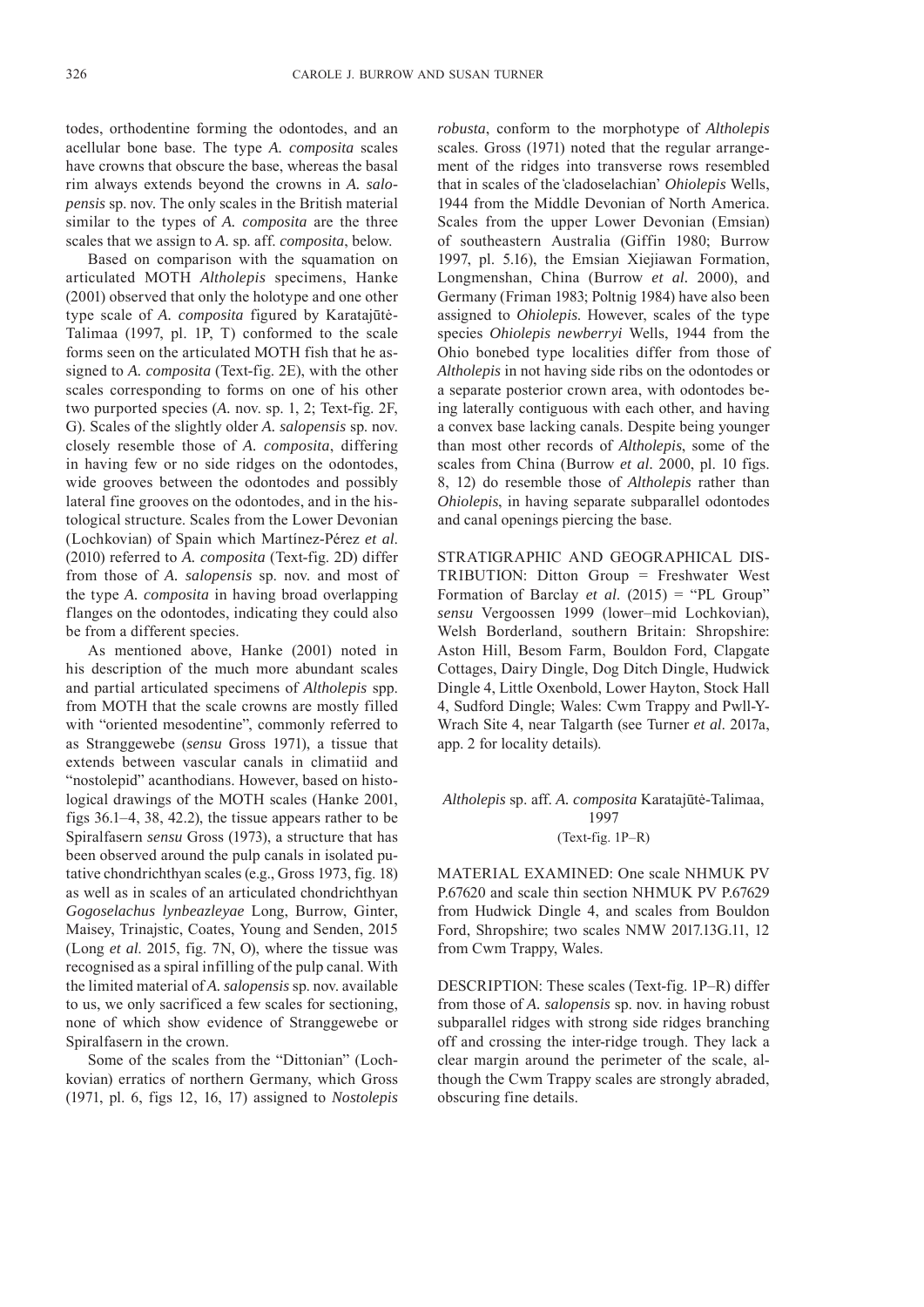COMPARISON: These scales resemble some of the type material of *A. composita* (cf. Karatajūtė-Talimaa 1997, pl. 1, figs R, S) in showing strong side ridges branching off the odontodes. Hanke (2001) considered those *A. composita* scales to belong to one of the other purported MOTH *Altholepis* species (Textfig. 2G). Scales of the latter, however, differ from the Welsh Borderland scales in having sharp crests and serrated ridges, although this difference could be caused by abrasion of the Welsh Borderland scales. Given the paucity and poor preservation of the material, for now we tentatively refer the latter scales to *A.*  sp. aff. *A. composita*.

Order Polymerolepidiformes Karatajūtė-Talimaa, 1968

Family Polymerolepididae Karatajūtė-Talimaa, 1968 Genus *Polymerolepis* Karatajūtė-Talimaa, 1968

TYPE SPECIES: *Polymerolepis whitei* Karatajūtė-Talimaa, 1968.

# *Polymerolepis whitei* Karatajūtė-Talimaa, 1968 (Text-fig. 3)

MATERIAL EXAMINED: Two scales SHRMS: 2017.00040, 41 from Dog Ditch Dingle; one scale SHRMS: 2017.00042 from Little Oxenbold; and two scales from Netchwood Common (Vergoossen 1999, figs 25, 26).

DESCRIPTION: The scales are extremely rare in the LORS, with only six identified from the Welsh Borderland. Vergoossen (1999, figs 25, 26) assigned the two scales from Netchwood Common to *P. whitei*  and cf. *Polymerolepis* respectively. Of the new material, only the main central crown and base of scale SHRMS: 2017.00040 (Text-fig. 3A, B) is preserved, and it has been abraded like many of the scales from the Ditton Group/Freshwater West Formation, but it still shows characteristic features of body scales of *Polymerolepis* (e.g., Karatajūtė-Talimaa 1998, fig. 6J, K), with multiple serrated ridges covering the high crown, a flat or concave base, and a vacuous internal structure (Text-fig. 3A, B). Scale SHRMS: 2017.00041 shows a similar structure (Text-fig. 3C, D). Scale SHRMS: 2017.00041 (Text-fig. 3E, F) from Little Oxenbold has a lower crown, with a wide higher triangular area anteromedially and close-set narrow serrated ridges extending anteroposteriorly on the lower side areas.

COMPARISON: The type material of *P. whitei* from Podolia shows a wide range of scale morphotypes (e.g., Obruchev and Karatajūtė-Talimaa 1967, pl. 2 figs 1–4; Karatajūtė-Talimaa 1998, figs. 6, 7), and Hanke *et al*. (2013, figs 1–5) demonstrated in their description of a partial articulated specimen from the MOTH locality, that the scale variation over the body is even greater than seen in the type scales. The Dog Ditch Dingle scale forms correspond most closely to the kind along the leading edge of fins (Hanke *et al*. 2013, fig. 4B, D), which have smoother ridges than the body scales. The Little Oxenbold scale crown matches one of the forms designated body scales by Karatajūtė-Talimaa (1977, fig. 3.15, 1998, fig.  $6K_1$ ). The Netchwood Common scale forms with complex crowns, comparable to one of the morphotypes in the type material (Karatajūtė-Talimaa 1977, pl. 3, fig. 19A), were not found on the partial articulated fish from MOTH, but the latter is just an anal fin and part of the caudal fin and peduncle so only preserves a limited area of squamation.

Specimens referred to *P. whitei* from the younger Windmill Limestone, Simpson Park Range, Nevada



Text-fig. 3. *Polymerolepis whitei* Karatajūtė-Talimaa, 1968 from the Welsh Borderland. A-D – from Dog Ditch Dingle. A, B – SHRMS: 2017.00040, broken scale in crown and lateral views; C, D – SHRMS: 2017.00041, crown and anterolateral views; E, F – SHRMS: 2017.00042 from Little Oxenbold, crown and laterocrown views. Arrow indicates anterior direction. Scale bar = 0.3 mm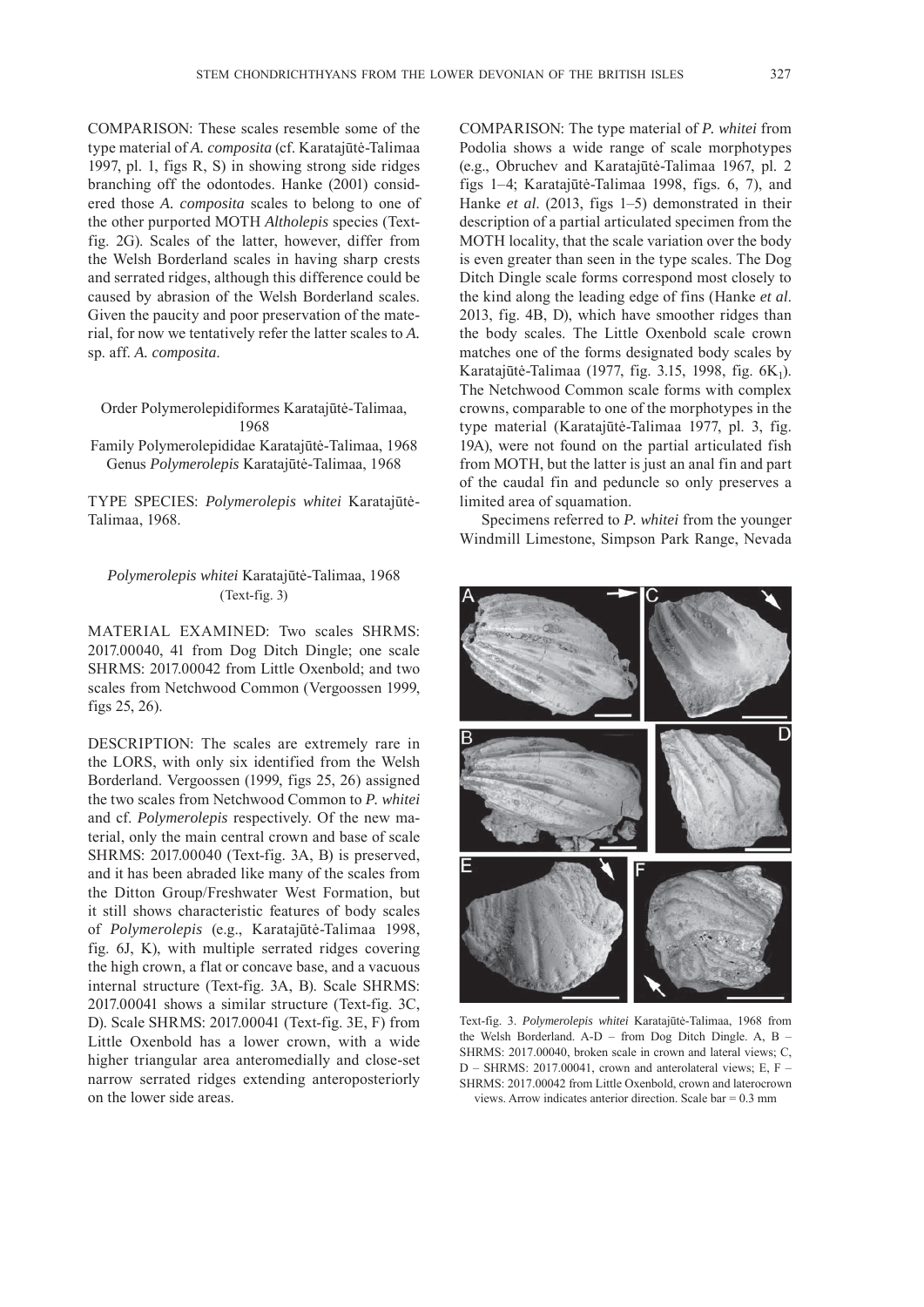include head, fin and body scales (Turner and Murphy 1988, table 1, figs 2.14, 15, 20, 22–26).

STRATIGRAPHIC AND GEOGRAPHICAL DIS-TRIBUTION: All Lochkovian: Ditton Group = Freshwater West Formation of Barclay *et al.* (2015), Welsh Borderland, southern Britain: Brown Clee; Shropshire (Turner *et al*. 2017a): Dog Ditch Dingle, Hudwick Dingle 4, Little Oxenbold, Netchwood Common; Podolia, Ukraine: Chortkov Regional Stage; Canada: Delorme Formation, Northwest Territories; USA: Windmill Limestone, Nevada.

#### ?Acanthodii Owen, 1846

REMARKS: The species *Diplacanthoides robustus*  was assigned by Brotzen (1934) to the "Acanthodidii" (i.e., the Acanthodii), and retained in the group by Gross (1971). Vergoossen (1999, 2000) considered the species to be better classified as a chondrichthyan, based on the apposed growth zones forming the crown, but as noted above many of the scales that he labelled as "*Nostolepis*" *robusta* are from *Altholepis*.

It is now considered likely that all acanthodians are stem chondrichthyans, based on recent phylogenetic analyses (e.g., Zhu *et al*. 2013; Burrow *et al*. 2016). Morphological and histological studies of the squamation of several LORS acanthodians known from the Midland Valley of Scotland have shown that *Parexus* has apposed growth scales hardly distinguishable from those of the putative chondrichthyan *Seretolepis elegans* Karatajūtė-Talimaa, 1968 (Burrow *et al*. 2013), and *Climatius* Agassiz, 1845 has areal growth scales (Burrow *et al*. 2015), thus blurring a traditional distinction between acanthodians and sharks. Because *Jolepis* gen. nov. (see below) shows the same histological structures found in "nostolepid" acanthodians, as well as *Climatius* and *Euthacanthus* Powrie, 1864 (see Newman *et al*. 2014), with Stranggewebe rather than Spiralfasern in the posterior crown growth zones, we tentatively retain the species in the Acanthodii.

Order and Family indet. *Jolepis* gen. nov.

ETYMOLOGY: In honour of Dr Jo M. J. Vergoossen, for his work on Silurian–Early Devonian microvertebrate faunas.

TYPE SPECIES: *Diplacanthoides robustus* Brotzen, 1934.

DIAGNOSIS: As for *Jolepis robusta* (Brotzen, 1934), type and only species. Zoobank ID: urn:lsid:zoobank.org:pub:CB1EC5DE-348A-41B1-8B51-56AF54 5250E2.

> *Jolepis robusta* (Brotzen, 1934) (Text-fig. 4)

- 1934. *Diplacanthoides robustus*; F. Brotzen p. 30, pl. 2, fig. 6a, b.
- ?1934. *Diplacanthoides hoppei*; F. Brotzen, p. 28, pl. 2, fig. 2a, b.
- 1934. *Diplacanthoides huckei*; F. Brotzen, p. 29, pl. 3, fig. 18a, b.
- part 1947. *Nostolepis striata*; W. Gross, p. 134.
- part 1971. *Nostolepis robusta*; W. Gross, p. 40, figs 15, 16, pl. 6, figs. 4−10 [non pl. 6, figs 12, 16, 17 = *Altholepis composita* Karatajūtė-Talimaa, 1997].
- part 1979. *Nostolepis robusta*; R. Denison, p. 28.
	- ?1980. *Nostolepis robusta*; J. Vieth, p. 9, figs 7, 14. ?1986. *Nostolepis robusta*; H. Mader, fig. 8.
- part 1995. "*Nostolepis*" *robusta*; S. Turner, J. Vergoossen and R. Williams, pp. 377, 379.
- part 1997. *Nostolepis robusta*; T. Märss, p. 28, figs 5, 8. 1997. *Nostolepis robusta*?; T. Märss, pl. 2, fig. 10.
	- 1998. *Nostolepis robusta* (Brotzen); J. Valiukevičius, p. 31, pl. 5, figs 15–17, 19, pl. 6, figs 1, 2.
- part 1999. "*Nostolepis*" *robusta*; J. Vergoossen, pp. 41, 58, 60, tables 1, 2, fig. 19 [non figs 21−23 = *Altholepis salopensis* sp. nov.].
- part 1999. Cladodontida? sp. 1; J. Vergoossen, p. 72, fig. 28. part 2000. "*Nostolepis*" *robusta*; J. Vergoossen, p. 188, table 1.

Text-fig. 4. *Jolepis robusta* (Brotzen, 1934) scales from the Welsh Borderland. A-H (light microscope images), L – scales from Cwm Trappy. →A, B – NMW.2017.13G.1, crown and base views; C – NMW.2017.13G.2, crown view; D, E – NMW.2017.13G.3, crown and base views; F – NMW.2017.13G.4, crown view; G – NMW.2017.13G.5, crown view; H – NMW.2017.13G.6, crown view (ESEM image); I – NHM PV P.67637 from Aston Hill sample NHM PV P.67517; J, K, O-P – scales from Scar Quarry, Dorstone, Herefordshire. J – NMW.2017.13G.8 (ESEM image); K – NMW.2017.13G.9 (ESEM image); O-P – NMW.2017.13G.10, vertical longitudinal section of scale, area boxed in O is shown magnified in P; L – NMW.2017.13G.7, horizontal section low in crown of scale; M, N – thin sections of scales from Little Oxenbold (Peter Tarrant sample SHRMS); M – vertical transverse section SHRMS: 2017.00043; N – horizontal section through base of crown SHRMS: 2017.00044. Anterior to upper left in A-G, I, to top in H, to bottom in J, K; images taken through light microscope unless indicated. co, canal openings; Sf, Sharpey's fibres; Sg, Stranggewebe. Scale bar = 1.0 mm in A-I, L-O, 0.5 mm in J, K, 0.1 mm in P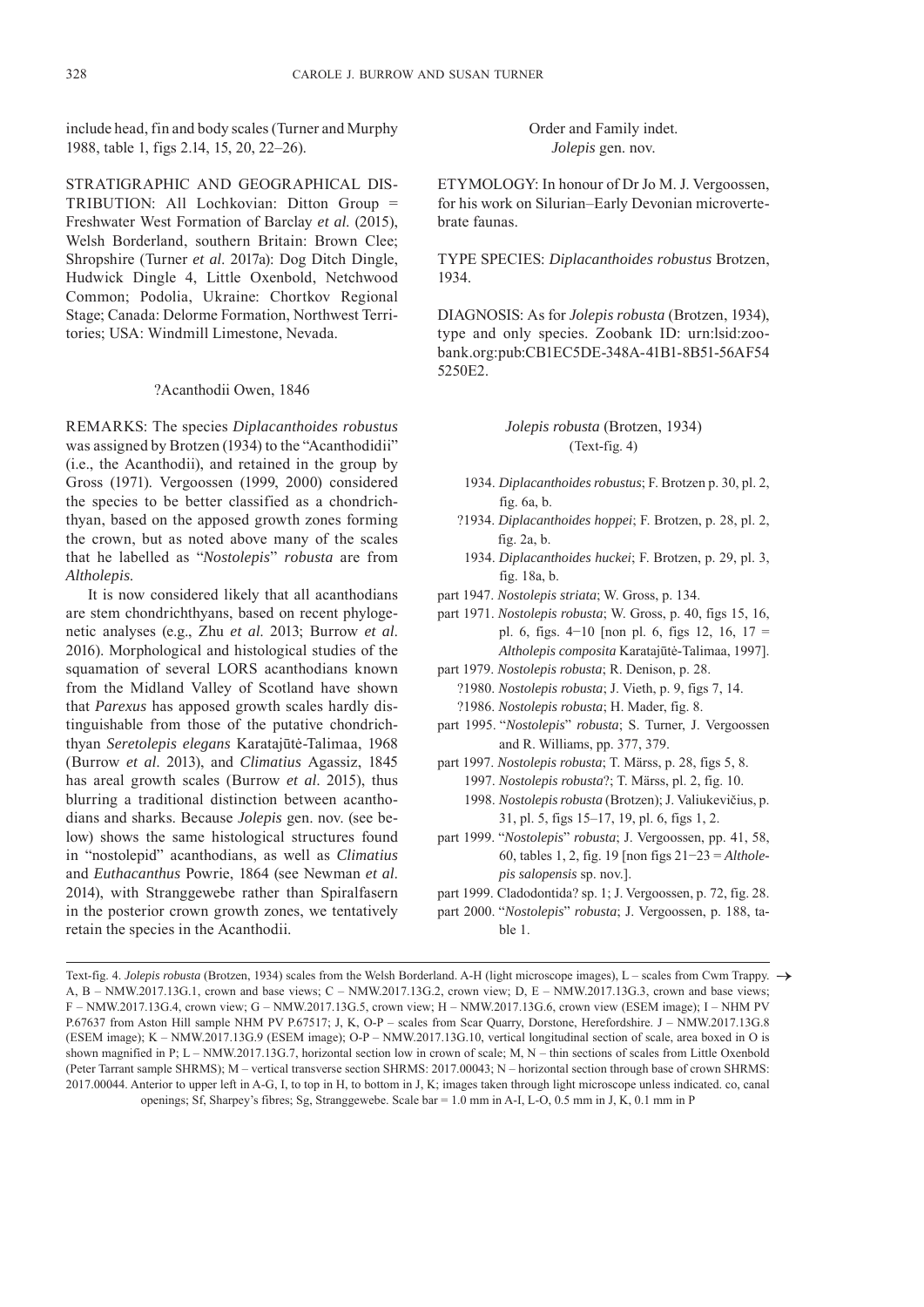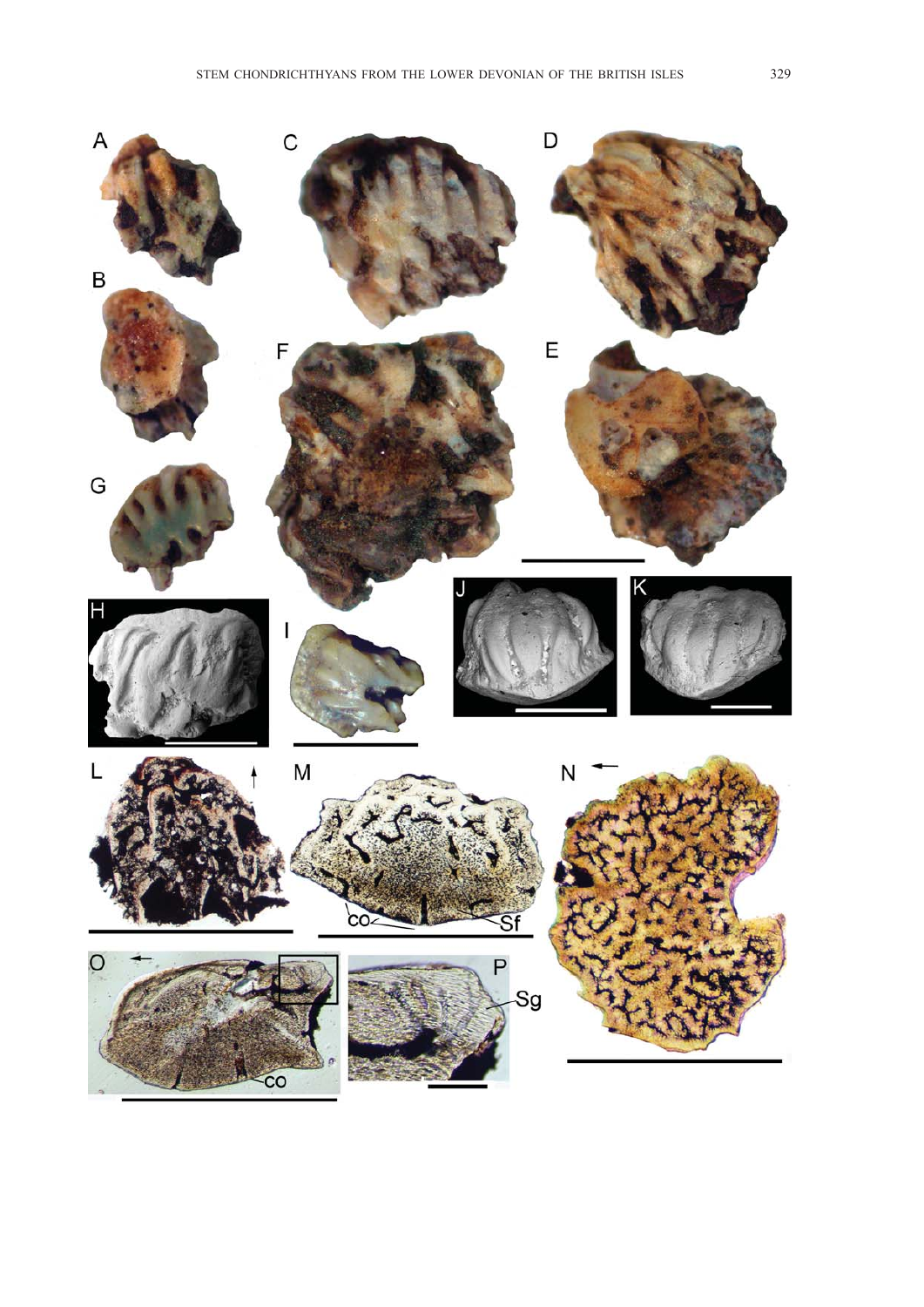- 2000. *Nostolepis robusta*; J. Valiukevičius, p. 280, figs 1, 5, 6.
- 2005. *Nostolepis robusta*; J. Valiukevičius, pp. 361, 364, fig. 7, app. 4.
- 2017a. "*Nostolepis*" *robusta*; S. Turner, C. Burrow, P. Tarrant and R. Williams, pp. 474, 475, 476, 477, tables 2, 3, fig. 8K.

HOLOTYPE: Scale PMB f1191 (Brotzen 1934, pl. 2, fig. 6a, b; Gross 1971, pl. 6, fig. 7a, b: NB. Gross used Brotzen's material in his description) from Bey. 37, Lochkovian ("Dittonian") erratic limestone from the Beyrichienkalk, northern Germany; *Turinia pagei* Subzone (cf. Turner 1973a; Blieck and Elliott 2017).

MATERIAL EXAMINED: Forty scales including NMW.2017.13G.1–6 and thin section NMW. 2017.13G.7 from Cwm Trappy; six scales including NMW.2017.13G.8,9 and thin section NMW. 2017.13G.10 from Scar Quarry, Dorstone, Herefordshire (SO 308.434); ten scales from Talgarth site 5, Pwll-Y-Wrach (SO 1690.3270); four scales from Talgarth site 4, Pwll-Y-Wrach; six scales and two scale thin sections SHRMS: 2017.00043, 44 from Little Oxenbold (SO 5906.9177) (Peter Tarrant sample SHRMS), Shropshire.

DIAGNOSIS: Polyodontoid scales less than 3 mm wide with low crown formed of thick sinuous ridges; separate crown area in posterior half of scale; older crown growth zones only partially overlain by younger zones, which are added in an irregular pattern, with crown plus base growing circumferentially; flat or slightly convex base with ventral surface penetrated by multiple vascular canal openings; 3D-network of large calibre canals extending through the base and into the crown growth zones; Stranggewebe thickly developed in the posterior half, and mesodentine in the anterior half of the crown; gradual transition from base to crown with stellate bone cell lacunae through base and lower crown; Sharpey's fibres extending radially through base.

DESCRIPTION (adapted and revised from Gross 1971): The scales of *J. robusta* are relatively large compared with those of many other micromerically squamated stem gnathostome taxa, being up to 2.5 mm long and wide (Text-fig. 4F), and less than 1 mm high. The crown is relatively low and the sculpture ridges are quite broad and often curved or sinuous (Text-fig. 4D), of variable lengths and orientation, and usually with a rounded crest. The crown is subdivided into two regions, the larger extending back from the anterior edge, with the pointed posterior ends of the ridges overlapping the smaller posterior area, which bears shorter ridges that barely extend beyond the posterior limit of the base (Textfig. 4C, D, H, I). The base has a subrhombic (Textfig. 4I) or polygonal outline (Text-fig. 4B, E), is flat or slightly convex, and pierced by up to ten scattered vascular canal openings (Text-fig. 4B, E).

The histological structure (Text-fig. 4L–P) shows the irregular arrangement of partially superposed and apposed odontodes (Text-fig. 4L, M), an extensive network of vertical, horizontal and radial vascular canals throughout the base and crown (Text-fig. 4M–O; as the base grew the canals extended downwards maintaining the openings through the basal surface (Textfig. 4M, O). Rarely, bone cell lacunae are arranged concentrically around the canals. Sharpey's fibres extend radially from the low apex of the base towards the basal surface (Text-fig. 4M, O). Stranggewebe is particularly well developed in the posterior half of the crown of many scales (Text-fig. 4P), and mesodentine more in the front half of the crown and in the ridges. Dentine tubules in the outer zone of the ridges are often sparse, forming a clear durodentine layer (Textfig. 4M, O). In the front half of the crown the ridges are usually separate, but deeper layers show a partial overlapping of the growth zones (Text-fig. 4M).

COMPARISON: Gross (1971) noted that this scale type was found in the "Dittonian" erratics, but not in the older Silurian Beyrichienkalk. Co-occurring vertebrates included *Turinia pagei* Powrie, 1870, *Phialaspis* "*Traquairaspis*" *symondsi* (Lankester, 1868), *Corvaspis* Woodward, 1934, *Anglaspis* Jaekel, 1927 and several osteostracan genera, as well as acanthodians that he assigned to the genera *Nostolepis*  Pander, 1856, *Gomphonchus* Gross, 1971 and *Poracanthodes* Brotzen, 1934, the same association that we find in the Welsh Borderlands (e.g., Turner *et al*. 2017a). Gross also observed that the scales were found in the Psammosteus Limestone of Britain, i.e., the basal Lochkovian. As well as scales that we recognise here as *J. robusta*, Gross (1971, pl. 6, figs 12, 16, 17) also included the forms with regularly laid out odontodes that we now recognise as *Altholepis*.

Vieth (1980, figs 7, 14) listed (but did not describe or figure) *N. robusta* from the upper Lochkovian Red Canyon River A, Ellesmere Island, arctic Canada, and Mader (1986, fig. 8) listed (but did not describe or figure) *N. robusta* from the lower Lochkovian of Palencia, Spain. Given that *Altholepis* was not erected until 1997, and *Altholepis* is now known to occur in both Spain and Canada, it seems possible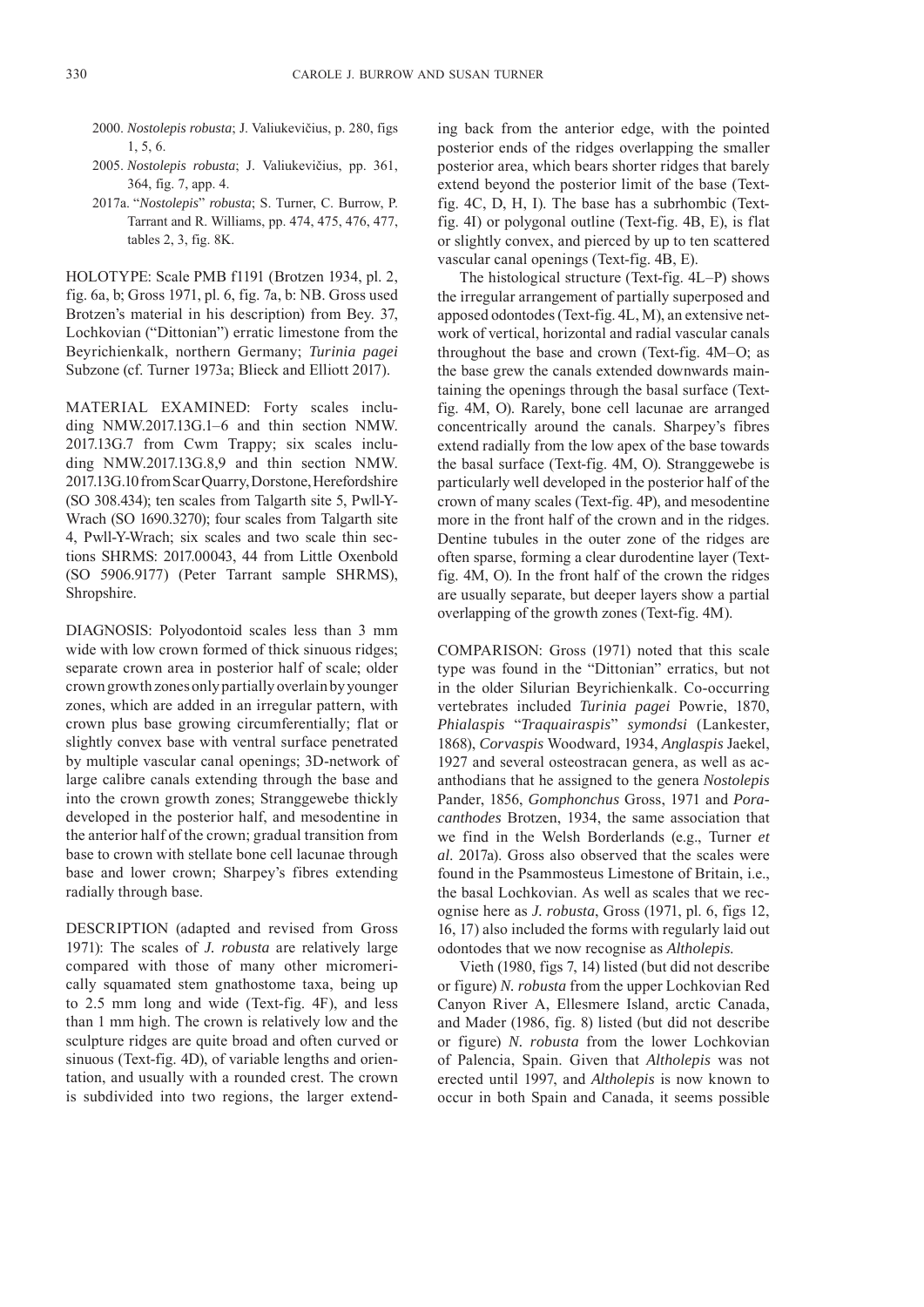that these older records might be *Altholepis* rather than *Jolepis* gen. nov. Clearly, the material needs to be re-examined.

Scales from the Luesma Formation (Lochkovian) of Zaragoza Province, Spain, which Mader (1986, fig. 17A, pl. 4, figs 1–5) assigned to a new genus and species *Iberolepis aragonensis* Mader, 1986 resemble those of *J. robusta* in crown view, but bases on *Iberolepis* scales are flat or concave, and their histological structure differs from that of *Jolepis* gen. nov. in lacking an extensive canal network and canal openings on the basal surface, in lacking bone cell lacunae, and in having Spiralfasern rather than Stranggewebe in the crown. Wang (1993, fig. 4, pl. 9, fig. 13) also recorded *Iberolepis* from the upper Lochkovian Nogueras Formation of Celtiberia, Spain. Scales of a younger taxon *Lunalepis leonensis*  Mader, 1986 from the Pragian La Vid Formation, Leon and Nogueras Formation, Celtiberia, Spain also resemble those of *J. robusta*, but differ in being much smaller, having a high crown with a median longitudinal trough, and a base that is convex anteriorly and concave posteriorly (Mader 1986, pl. 4, figs 6–11). Although Mader (1986, pl. 4, fig. 11) recorded Stranggewebe in the posterior crown of *L. leonensis* scales, the tissue appears rather to be Spiralfasern.

STRATIGRAPHIC AND GEOGRAPHICAL DIS- $TRIBUTION:$  Ditton Group = Freshwater West Formation of Barclay *et al*. (2015), lower–mid-Lochkovian, Welsh Borderland, southern Britain: Wales: Cwm Trappy, and Talgarth sites 4 and 5, Pwll-Y-Wrach, Powys; England–Herefordshire: Scar Quarry, Dorstone; Shropshire: Aston Hill, Besom Farm, Foxhole Coppice, Little Oxenbold (see Turner *et al*. 2017a, app. 2 for locality details); "Dittonian" erratics, north Germany (early Lochkovian); Jūra− Tilžė Regional Stages (upper Pridoli−Lochkovian), Baltic countries; Khatayakha Formation (lowermost Lochkovian), Timan-Pechora and Mikhailovsk Beds, Central Urals (lower Lochkovian), Russia; ?Red Canyon River A Formation, Ellesmere Island, arctic Canada (upper Lochkovian); ?Lebanza Formation, Palencia, Spain (?lower Lochkovian).

#### DISCUSSION

Vergoossen (1999) was the first to illustrate chondrichthyan remains from the Welsh Borderland, and our recent studies have brought to light new material of both polyodontode and placoid scales (Turner *et al*. 2017a, fig. 8Q) of stem chondrichthyans. Based on the



Text-fig. 5. Palaeogeographic reconstruction (after Blakey 2003, Mollweide projection map for the Early Devonian at http://cpgeosystems.com/400moll.jpg) showing localities known with late Pridoli and Lochkovian stem chondrichthyans around the Old Red Sandstone continent. 1, Welsh Borderland, UK; 2, Leon and Palencia, Spain; 3, Celtiberia, Spain; 4, Podolia; 5, Baltic countries; 6, central Urals, Russia; 7, Northwest Territories, Canada; 8, Arctic Canada archipelago; 9, Nevada, USA

new investigations into the microfossils from classic and new localities in Wales and the Welsh Borders, the chondrichthyans *Altholepis salopensis* sp. nov. and *A.*  sp. aff. *A. composita* are newly added to the British faunal list, more rare material of *Polymerolepis whitei* has been identified, and the occurrence and morphotypes of the ?acanthodian/stem chondrichthyan *Jolepis robusta* from the Welsh Borderland have been clarified.

Fifty years ago, the first indications of faunal provinces around the Old Red Sandstone continent began to emerge (e.g., Halstead Tarlo 1967). Halstead and Turner (1973), Blieck (1984) and Dineley (1988), for instance, updated the concept based on the distribution of various LORS agnathans, and that work continues (e.g., Blieck and Elliott 2017; Turner *et al.* 2017a). Recent work shows that stem chondrichthyans are also widespread around the ORS continent (e.g., Dupret *et al.* 2011; Hanke *et al.* 2013; Turner *et al.* 2017a; Text-fig. 5). *Altholepis* and *Jolepis* gen. nov. are known from both marine and marginal marine deposits outside Britain – in Podolia (Ukraine), Spain, the Northwest Territories Canada and elsewhere. Scales of the acanthodian *Parexus recurvus* are hardly distinguishable from those of stem chondrichthyan *Seretolepis elegans*, with this scale form found in Podolia (Ukraine), Spain, Northwest Territories (Canada), and the Welsh Borderland. Similarly, the stem chondrichthyan *Polymerolepis*  has been described from these same deposits, other than Spain. The presence of these widely distributed taxa adds to the debate on the sedimentological origins of the LORS deposits in the Welsh Borderland. These stem chondrichthyans might have entered freshwater settings (as most of the LORS is regarded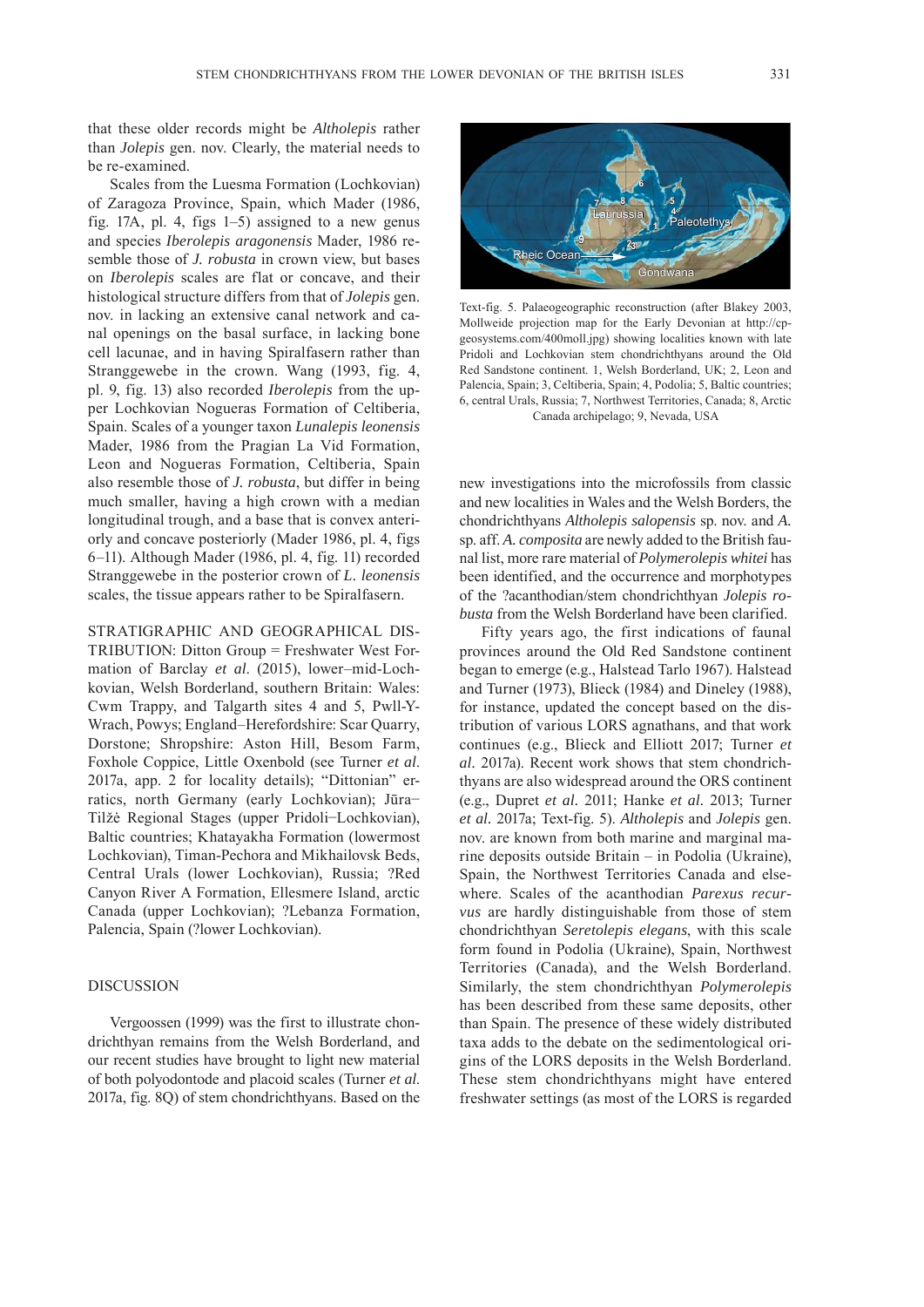to be by Barclay *et al.* 2015 based on their lithological data) or their presence with other far-ranging taxa such as thelodonts *Turinia* Traquair, 1896, *Nikolivia*  Karatajūtė-Talimaa, 1978, etc., might suggest that not all the classic deposits are truly freshwater, as emphasised by Turner *et al.* (2017a).

Various palaeogeographic models have been put forward for the LORS timespan in recent years. Most of the taxa discussed here were probably limited to coastal shallow-water continental shelf environments rather than being capable of trans-oceanic migration. Thus we doubt the presence of a vast Rheic Ocean separating northern Gondwana and Laurussia by the late Pridoli to Lochkovian (see e.g., Turner *et al*. 2017a, fig. 10).

### **CONCLUSION**

New fish microfossils of thelodonts, heterostracans, cephalaspids, anaspids and various gnathostomes found in the upper Silurian and Lower Devonian (Lower Old Red Sandstone: Ludlow–lower Emsian?) in the Welsh Borderland include the earliest known "shark" remains in Britain from the Lochkovian Ditton Group of the Welsh Borderlands (Brown Clee Hill Shropshire, Herefordshire) and Daugleddau Group near Talgarth, Powys in South Wales (Turner *et al*. 2017a, b).

The new taxon, *Altholepis salopensis* sp. nov., and other stem chondrichthyans described here extend the known range of several early sharks/gnathostomes around the Old Red Sandstone continent. These records increase our knowledge of the stratigraphic and geographic range of chondrichthyans in southern Britain and elsewhere in the early Devonian and especially for Wales.

#### **Acknowledgements**

We thank Rod Williams (Talgarth) and Peter Tarrant (Burwarton) for allowing us to prepare and use their samples, and the Queensland Museum for providing basic facilities and use of Scanning Electron microscope equipment. Dr Jo Vergoossen gave helpful feedback. ST received a short-term NHM Visiting Scientist grant in late 2011 – early 2012 and thanks Martha Richter, Zerina Johanson, Sally Young, and Mike Smith (all NHMUK) for technical help and access to specimens and data. We also thank Emma Barnard (NHMUK), Daniel Lockett and Abigail Cox (Ludlow Museum), Louise Neep (BGS), and Cindy Howells (NMW) for specimen numbers. Referees Martha Richter and Vachik Hairapetian gave helpful comments that have enhanced the manuscript.

# **REFERENCES**

- Agassiz, J.L.R. 1844−45. Monographie de poissons fossils des Vieux Grès Rouge ou Système Dévonien (Old Red Sandstone) des Iles Britanniques et de Russie, 1−171. Jent et Grassman; Neuchâtel.
- Andreev, P.S., Coates, M.I., Shelton, R.M., Cooper, P.R., Smith, M.P. and Sansom, I.J. 2015. Upper Ordovician chondrichthyan-like scales from North America. *Palaeontology*, **58**, 691–704.
- Ball, H.W. and Dineley, D.L. 1961. The Old Red Sandstone of Brown Clee Hill and the adjacent area, l: Stratigraphy. *Bulletin of the British Museum (Natural History) Geology*, **5**, 177–242.
- Barclay, W.J., Davies, J.R., Hillier, R.D. and Waters, R.A. 2015. Lithostratigraphy of the Old Red Sandstone successions of the Anglo-Welsh Basin, 106 p. British Geological Survey Research Report Rr/14/02; Keyworth.
- Blakey, R.C. 2003. Carboniferous–Permian paleogeography of the assembly of Pangaea. In: Wong, T.E. (Ed.), Proceedings of the XV<sup>th</sup> International Congress on Carboniferous and Permian Stratigraphy, Utrecht, 10−16 August 2003, 443–456. Royal Netherlands Academy of Arts and Sciences; Amsterdam.
- Blieck, A. 1984. Les Hétérostraces, Ptéraspidiformes, Agnathes du Silurien−Dévonien du continent Nord-Atlantique et des blocs avoisinants: Révision systématique, phylogénie, biostratigraphie, biogéographie. Cahiers de Paléontologie (section Vertébrés), 199 p. C.N.R.S.; Paris.
- Blieck, A. and Elliott, D.K. 2017. Pteraspidomorphs (Vertebrata), the Old Red Sandstone, and the special case of the Brecon Beacons National Park, Wales, U.K. *Proceedings of the Geologists Association*, **128**, 438–446.
- Brotzen, F. 1934. Erster Nachweis von Unterdevon im Ostseegebiete durch Konglomeratgeschiebe mit Fischresten. II Teil (Paläontologie). *Zeitschrift Geschiebeforschung*, **10**, 1–65.
- Burrow, C.J. 1997. Microvertebrate assemblages from the Lower Devonian (pesavis/sulcatus zones) of central New South Wales, Australia. *Modern Geology*, **21**, 43–77.
- Burrow, C., den Blaauwen, J., Newman, M. and Davidson, R. 2016. The diplacanthid fishes (Acanthodii, Diplacanthiformes, Diplacanthidae) from the Middle Devonian of Scotland. *Palaeontologia Electronica*, **19.1.10A**, 83 p.
- Burrow, C.J., Davidson, R.G., den Blaauwen, J.L. and Newman, M.J. 2015. Revision of *Climatius reticulatus* Agassiz, 1844 (Acanthodii, Climatiidae), from the Lower Devonian of Scotland, based on new histological and morphological data. *Journal of Vertebrate Paleontology*, **35**, e913421.
- Burrow, C.J., Newman, M.J., Davidson, R.G. and den Blaauwen, J.L. 2013. Redescription of *Parexus recurvus*, an Early Devonian acanthodian from the Midland Valley of Scotland. *Alcheringa*, **37**, 392–414.
- Burrow, C.J., Turner, S. and Wang, S.-T. 2000. Devonian microvertebrates from Longmenshan, Sichuan, China: Taxono-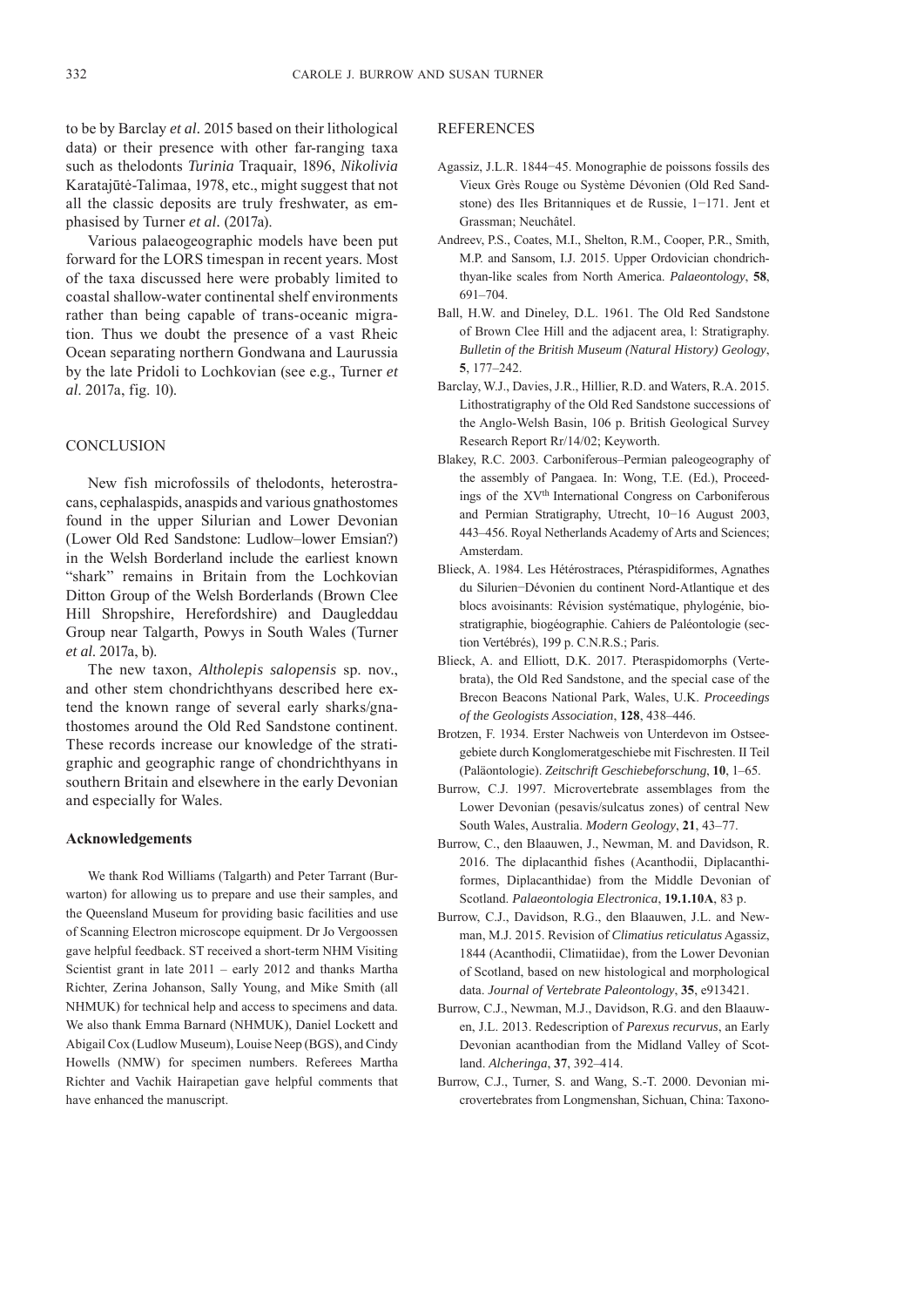mic assessment. In: Blieck, A. and Turner, S. (Eds), Palaeozoic Vertebrate Biochronology and Global Marine/ Non- Marine Correlation Final Report IGCP 328, 1991–1996. *Courier Forschungsinstitut Senckenberg*, **223**, 391–452.

- Denison, R. 1979. Acanthodii. In: Schultze, H.-P. (Ed.), Handbook of Paleoichthyology, 5, pp. 1−62. Gustav Fischer Verlag; Stuttgart.
- Dineley, D.L. 1988. The radiation and dispersal of Agnatha in early Devonian times. In: N.J. McMillan, A.F. Embry and D.J. Glass (Eds), Proceedings of the Second International Symposium on the Devonian System, Calgary, Canada. *Canadian Society of Petroleum Geologists, Memoir*, **14**, 567–577.
- Dupret, V., Carls, P., Martínez-Pérez, C. and Botella, H. 2011. First Perigondwanan record of actinolepids (Vertebrata: Placodermi: Arthrodira) from the Lochkovian (Early Devonian) of Spain and its palaeobiogeographic significance. *Palaeogeography, Palaeoclimatology, Palaeoecology*, **310**, 273**−**282.
- Friman, L. 1983. *Ohiolepis*-Schuppen aus dem unteren Mitteldevon der Eifel (Rheinisches Schiefergebirge). *Neues Jahrbuch für Geologie und Paläontologie, Monatshefte*, **4**  (1983), 228–236.
- Giffin, E. 1980. Devonian vertebrates from Australia. *Postilla*, **180**, 1–15.
- Gross, W. 1947. Die Agnathen und Acanthodier des obersilurischen Beyrichienkalks. *Palaeontographica Abteilung A*, **46**, 91–161.
- Gross, W. 1971. Downtonische und Dittonische Acanthodier-Reste des Ostseegebietes. *Palaeontographica Abteilung A*, **136**, 1–82.
- Gross, W. 1973. Kleinschuppen, Flossenstacheln und Zähne von Fischen aus europäischen und nordamerikanischen Bonebeds des Devons. *Palaeontographica Abteilung A*, **142**, 51–155.
- Halstead, L.B. and Turner, S. 1973. Silurian and Devonian ostracoderms. In: Hallam, A. (Ed.), Atlas of Palaeobiogeography, pp. 67–79. Elsevier; Amsterdam.
- Halstead Tarlo, L.B. 1967. Major faunal provinces of the Old Red Sandstone in the northern hemisphere. In: Oswald, D.H. (Ed.), International Symposium on the Devonian System, Calgary, 1967, v. 2, pp. 1231–1248. Alberta Society of Petroleum Geologists; Calgary.
- Hanke, G.F. 2001. Comparison of an early Devonian acanthodian and putative chondrichthyan assemblage using both isolated and articulated remains from the Mackenzie Mountains, with a cladistic analysis of early gnathostomes, 566 p. Unpublished Ph.D. Thesis, University of Alberta; Edmonton.
- Hanke, G.F., Wilson, M.V.H. and Saurette, F.J. 2013. Partial articulated specimen of the Early Devonian putative chondrichthyan *Polymerolepis whitei* Karatajūtė-Talimaa, 1968, with an anal fin spine. *Geodiversitas*, **35**, 529–543.
- Huxley, T.H. 1880. On the application of the laws of evolution to the arrangement of the Vertebrata and more particularly

the Mammalia. *Proceedings of the Zoological Society of London* (**1880**), 649–662.

- Jaekel, O. 1927. Der Kopf der Wirbeltiere. *Zeitschrift fur die gesamte Anatomie*, **27**, 815–974.
- Karatajūtė-Talimaa, V. 1968. New thelodonts, heterostracans and arthrodires from the Chortkovian Horizon of Podolia. In: Obruchev, D.V. (Ed.), Ocherki po filogenii i sistematike iskopayemykh ryb i beschelyustnykh, pp. 33–42. Nauka; Moscow. [In Russian]
- Karatajūtė-Talimaa, V. 1977. Structure and systematic position of scales of *Polymerolepis whitei* Karatajūtė-Talimaa. In: Menner, V.V. (Ed.), Ocherki po filogenii i sistematike iskopayemykh ryb i beschelyustnykh, pp. 46–60. Nauka; Moscow. [In Russian]
- Karatajūtė-Talimaa, V.N. 1978. Silurian and Devonian thelodonts of the USSR and Spitsbergen, 344 p. Mokslas; Vilnius. [In Russian]
- Karatajūtė-Talimaa, V. 1997. Chondrichthyan scales from Lochkovian (Lower Devonian) of Podoliya (Ukraine). *Geologija*, **22**, 5–17.
- Karatajūtė-Talimaa, V. 1998. Determination methods for the exoskeletal remains of Early Vertebrates. *Mitteilungen aus dem Museum für Naturkunde in Berlin, Geowissenschaftliche Reihe*, **1**, 21–52.
- Lankester, E.R. 1868. The fishes of the Old Red Sandstone of Britain. *Monograph of the Palaeontographical Society*, **1**, 1−62.
- Long, J.A., Burrow, C.J., Ginter, M., Maisey, J.G., Trinajstic, K.M., Coates, M.I., Young, G.C. and Senden, T.J. 2015. First shark from the Late Devonian (Frasnian) Gogo Formation, Western Australia sheds new light on the development of tessellated calcified cartilage. *PLoS ONE*, **10** (5), e0126066.
- Mader, H. 1986. Schuppen und Zähne von Acanthodiern und Elasmobranchiern aus dem Unter-Devon Spaniens (Pisces). *Göttinger Arbeiten zur Geologie und Paläontologie*, **28**, 1–59.
- Märss, T. 1997. Vertebrates of the Přídolí and Silurian−Devonian boundary beds in Europe. *Modern Geology*, **21**, 17–41.
- Martínez-Pérez, C., Dupret, V., Manzanares, E. and Botella, H. 2010. New data on the Lower Devonian chondrichthyan fauna from Celtiberia (Spain). *Journal of Vertebrate Paleontology*, **30**, 1622–1627.
- Newman, M.J., Burrow, C.J., den Blaauwen, J.L. and Davidson, R.G. 2014. The Early Devonian acanthodian *Euthacanthus macnicoli* Powrie, 1864 from the Midland Valley of Scotland. *Geodiversitas*, **36**, 321–348.
- Obruchev, D. and Karatajūtė-Talimaa, V. 1967. Vertebrate faunas and correlation of Ludlovian–Lower Devonian in eastern Europe. In: Patterson, C. and Greenwood, P.H. (Eds), Fossil Vertebrates. *Journal of the Linnean Society of London (Zoology)*, **47**, 5–14.
- Owen, R. 1846. Lectures on the comparative anatomy and physiology of vertebrate animals delivered at the Royal